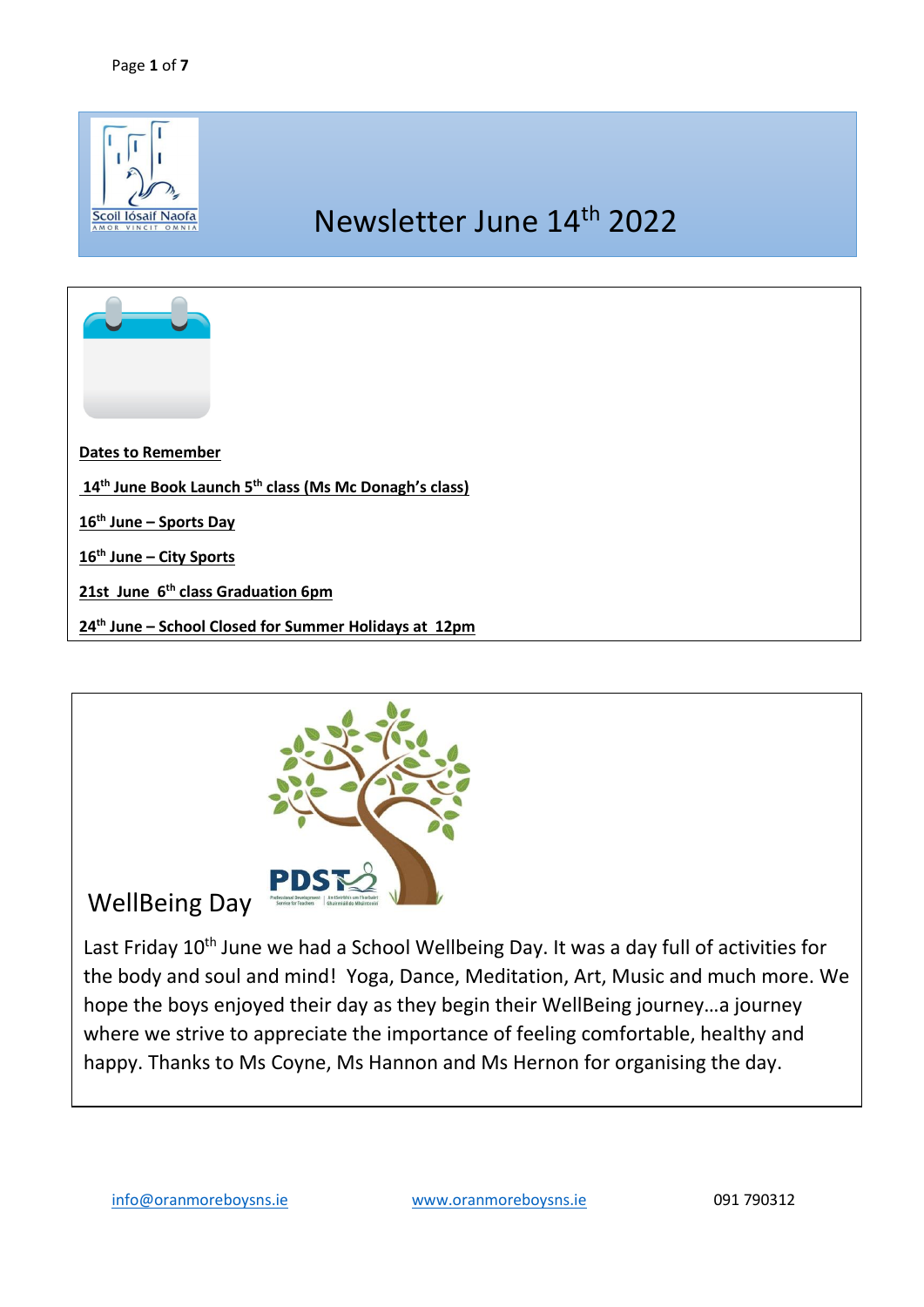![](_page_1_Picture_1.jpeg)

### **Sports News**

This week is Active School's week. Classes have a full agenda of activities to get through including Sports Day on Thursday  $16<sup>th</sup>$  should the weather allow. Thanks to Mr Gormally and Ms Fahey and Ms Coyne for organising the week.

Our Gaelic football team played in the Cumann na mBunscol football blitz last Friday in Oranmore. They played Corrandulla and Killeeneen. It was a great day out only losing out to Corandulla in the final game. Thanks to Mr Gormally and Mr Curley for bringing the boys and to the boys for representing the school and for being such a joy to have on our school team.

On Thursday the annual city sports take place in Dangan. Best of luck to all boys competing, thank you to Ms Mc Keon and Ms Owens for organising our school teams.

Last Thursday we had a wonderful visit from the Galway Player Shane Walsh who brought the recenty won Connacht Cup to the school. It was a very special visit and Shane was so generous in his time and energy, visiting all classrooms, patiently signing copies, jerseys and many more items that appeared under his nose!

Many thanks to our BOM member Padraig Keating who organised the visit. Please visit our [facebook](https://www.facebook.com/Oranmore-Boys-NS-Scoil-I%C3%B3saif-Naofa-621422747883739/?__cft__%5b0%5d=AZXVVadmYJN0JmiQbKM2zA6n43tQDcx2MGx-Wc9z-qss1fXmK8b0FG8bxhKmAglCy4ZH78sC3IXej3EP1Y8UYbPAf27b75uHgQZcqVNdwzeujrjQthlOiEmKBBZAS8QKkjQgkvAA1M-qQhe1MHakOzw4zxMl0501iUm1foN1CImamiA_TO8onH66h-VM_fWr9KNTUCE4X2xbMX8dZkvnhweT&__tn__=-UC%2CP-R) page for pictures.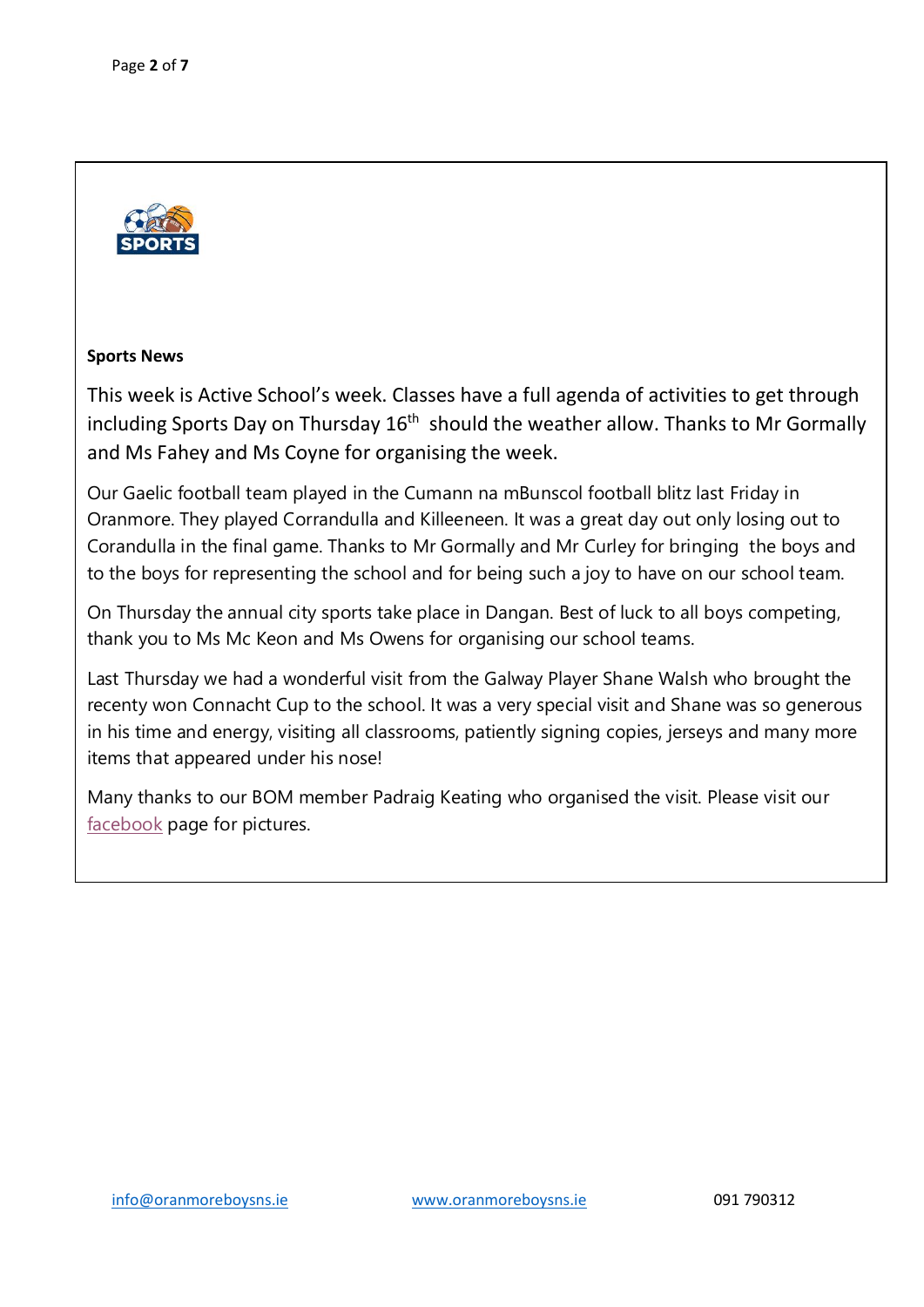### **Transition to Secondary School 6th class parents.**

## **6 th class had their online transition talk to day provided by a Dublin Based company 'Student Enrichment Services'**

The main purpose of this work is to help students with their organisational techniques and to teach them **how to study**.

The aim is to increase their confidence in their own ability to achieve.

We hope your son found this useful.

# **Webinar for parents**

Please see below a link to a webinar recording for  $6<sup>th</sup>$  class parents that you might find interesting.

The webinar will give you some useful information to support your child with their transition to secondary school over the summer.

There is some guidance from a school chaplain, a youth information officer and an adolescent psychotherapist and a quick look at the [www.stepup.ie](http://www.stepup.ie/) website also.

The recording is on the Planet Youth website at:

<https://planetyouth.ie/category/video/>

Feedback was very positive and the among the topics covered were:

- Welcome and introductions
- Planet Youth Parent's Booklet Step Up website
- My child is anxious
- How can I help my child get ready for school
- Bullying
- My son doesn't like sport
- Getting organised
- Dyslexia and Neurodiversity
- Finding new friends
- Mentoring and Pastoral Care
- Autism
- Communicating with your school
- Last tips for parents
- Wrapping up and resources

We had three speakers:

- Niamh O'Flanagan, a school chaplain
- Helen Butler, a youth coach and information officer with Youthwork Ireland Galway
- Gina Dowd, an adolescent psychotherapist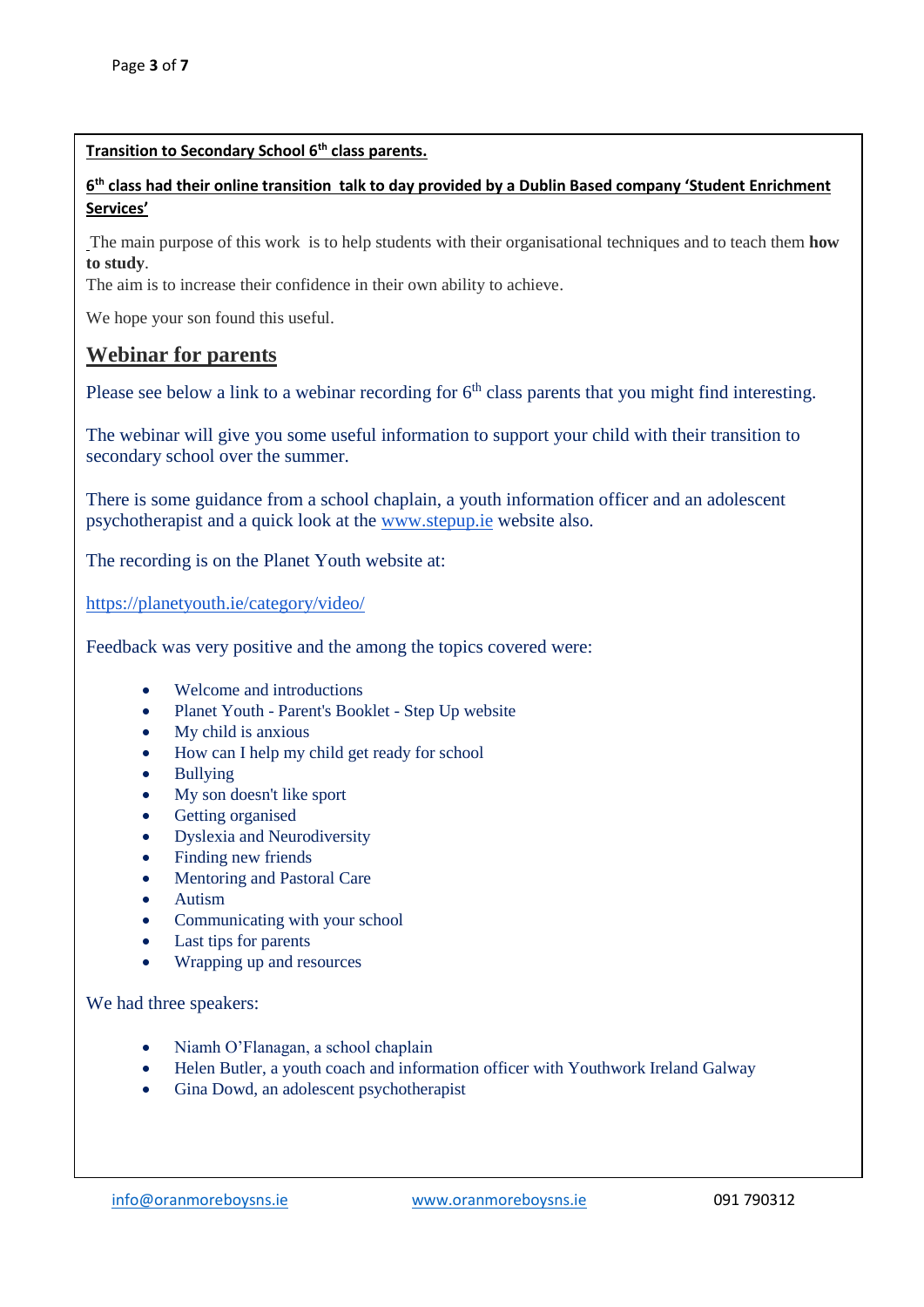![](_page_3_Picture_1.jpeg)

**Our year ends on a high this Friday from a Science and Maths point of view with an online ceremony to once again celebrate our achievement in earning our STEAM award.** 

**Lindsay Deely is joining in the celebrations in coming into the school to facilitate Science workshops with they boys from 1st – 4 th class. We very much appreciate Lindsay's support and willingness to share her fun and scientific approach with our students.** 

**Well done to Majella Lavella, all our staff and boys who have worked hard to earn this award.** 

#### School Reports- Book Lists

All reports should be received by now. Please contact the office if you have not received your son's report.

On Friday you will receive an email with your son's booklist for next year. Your son will receive his rental books on Monday 20<sup>th</sup> June. Links for payment are currently being sent via our Aladdin System.

6 th Class Graduation Ceremony 6pm – 7 30pm

We will hold our 6<sup>th</sup> class Graduation ceremony next Tuesday 21<sup>st</sup> June at 6pm in our school hall. Our hall is very small so please do not feel under pressure to attend if you have Covid concerns. Unfortunately, we can only accommodate parents as hall is too tight to fit any younger siblings etc. apologies in advance if this causes issues for some.

6pm – meet in hall-

\*Welcome-

\*Memories shared by boys-

\*Fr Diarmuid –

\*Graduation – pics

\*Slide Show

\*Refreshments – finish 7 30pm

Graduation

6<sup>th</sup> class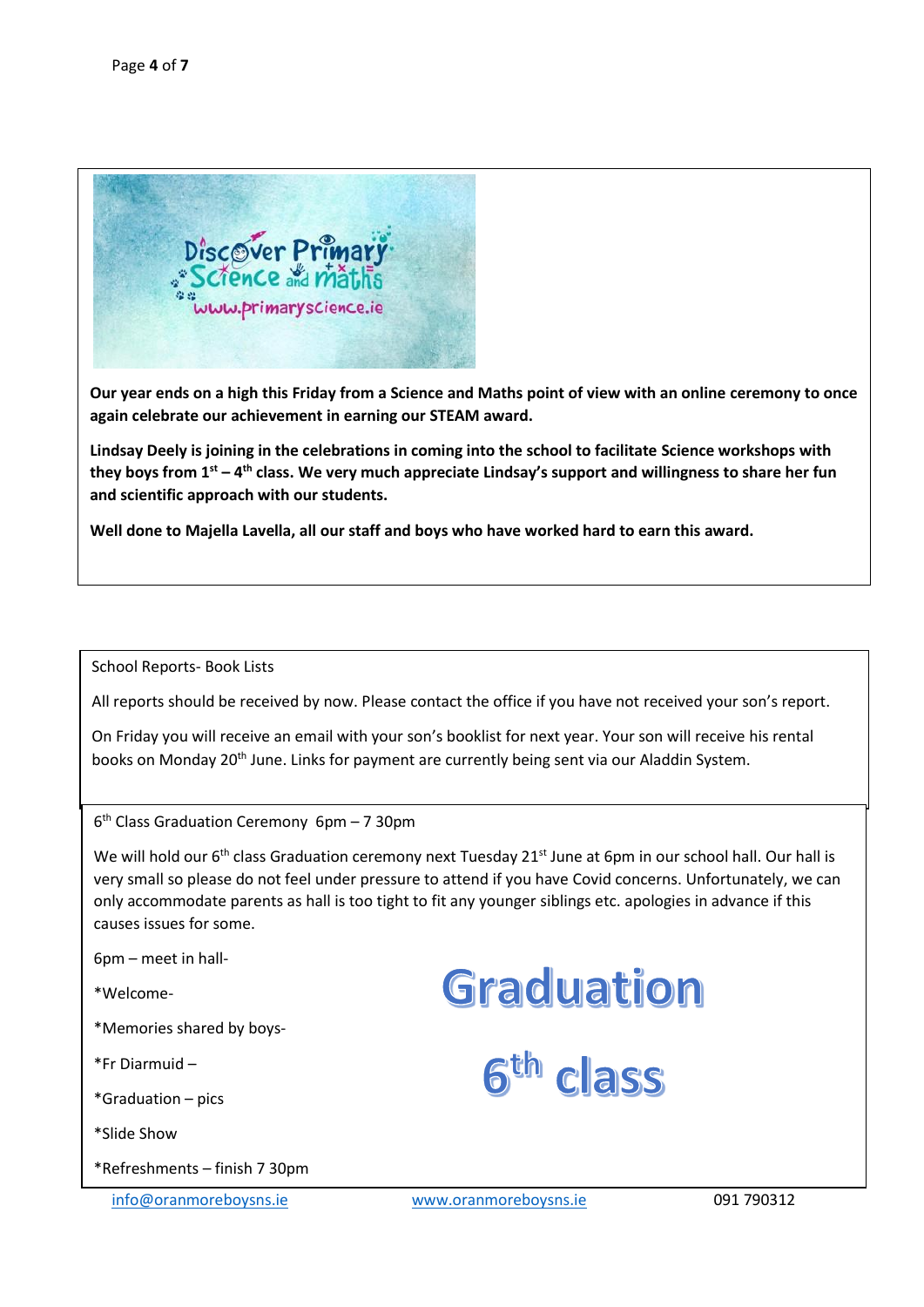![](_page_4_Picture_1.jpeg)

### **Please see Newsletter from Our PA attached.**

We are always very grateful to our PA for the wonderful work they do, much of which can happen behind closed doors. They have been a constant support over last few years with no ask to big. Thank you.

![](_page_4_Picture_4.jpeg)

# **Last but not least ……**

We are still in denial about the upcoming retirement of our longstanding SNA, Betty Greene who will retire from Scoil Iósaif Naofa on the 24th June.

Scoil Iósaif Naofa is hugely indebted to Betty for the care she gave all the students she worked with over the years.

Betty not only looked out for the boys but has contributed to the school in many others ways throughout the years, including the school band, our main photographer, mentor to all new SNA recruits…no job was too big or too small for Betty.

The staff, past and present will celebrate Betty's retirement this coming Friday and we wish her all the very best as she starts this new chapter in her life.

Betty knows that retiring from Scoil Iósaif Naofa doesn't mean her work is done here….. we know we'll be knocking on Betty's door for many years to come.

Congratulations to Betty Greene.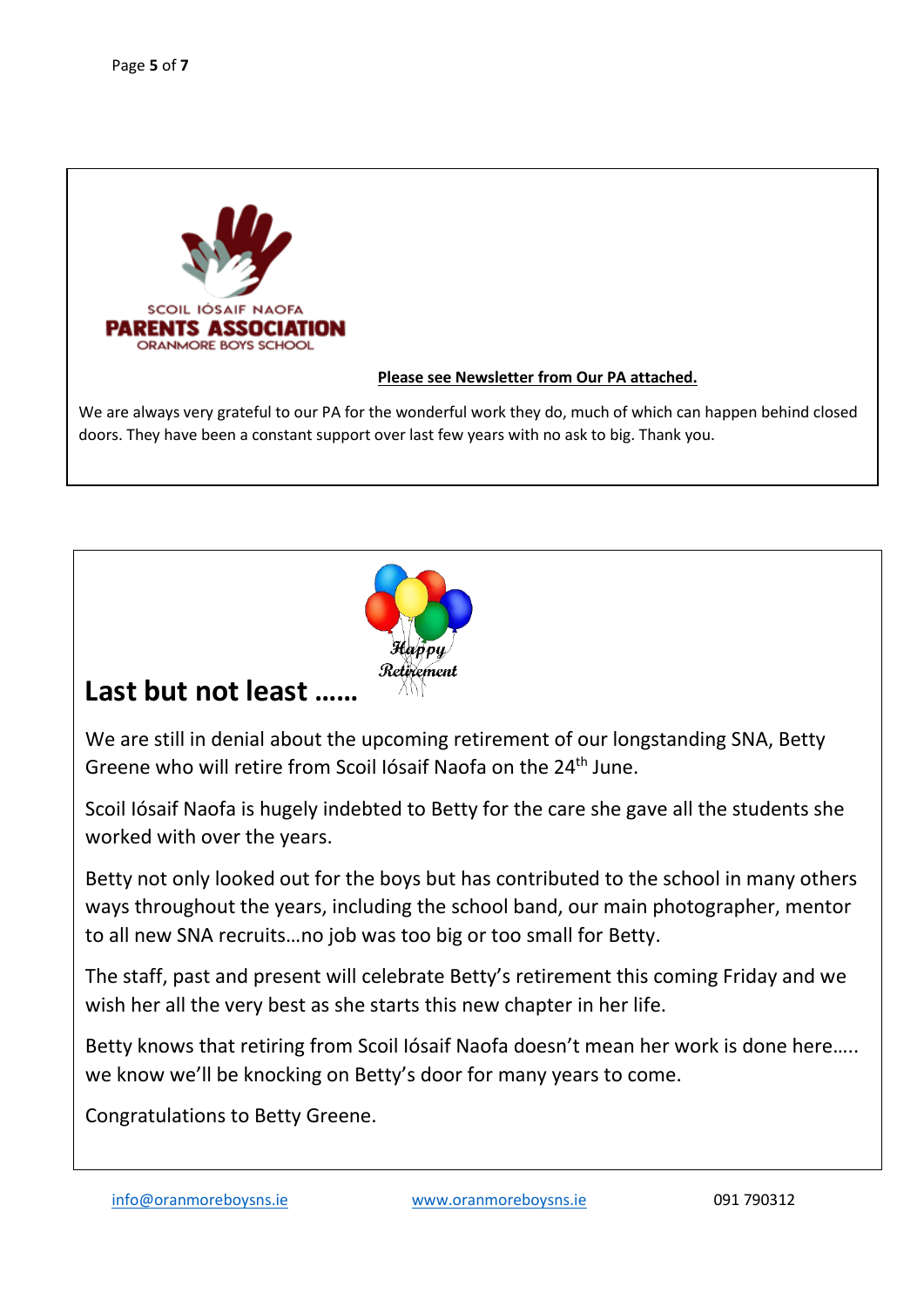# School Mag 2022

Our annual school magazine is on sale from Monday the 20th of June at €10.00 per magazine. Please send in €10 with your child's name and class in order to purchase the mag.

![](_page_5_Picture_3.jpeg)